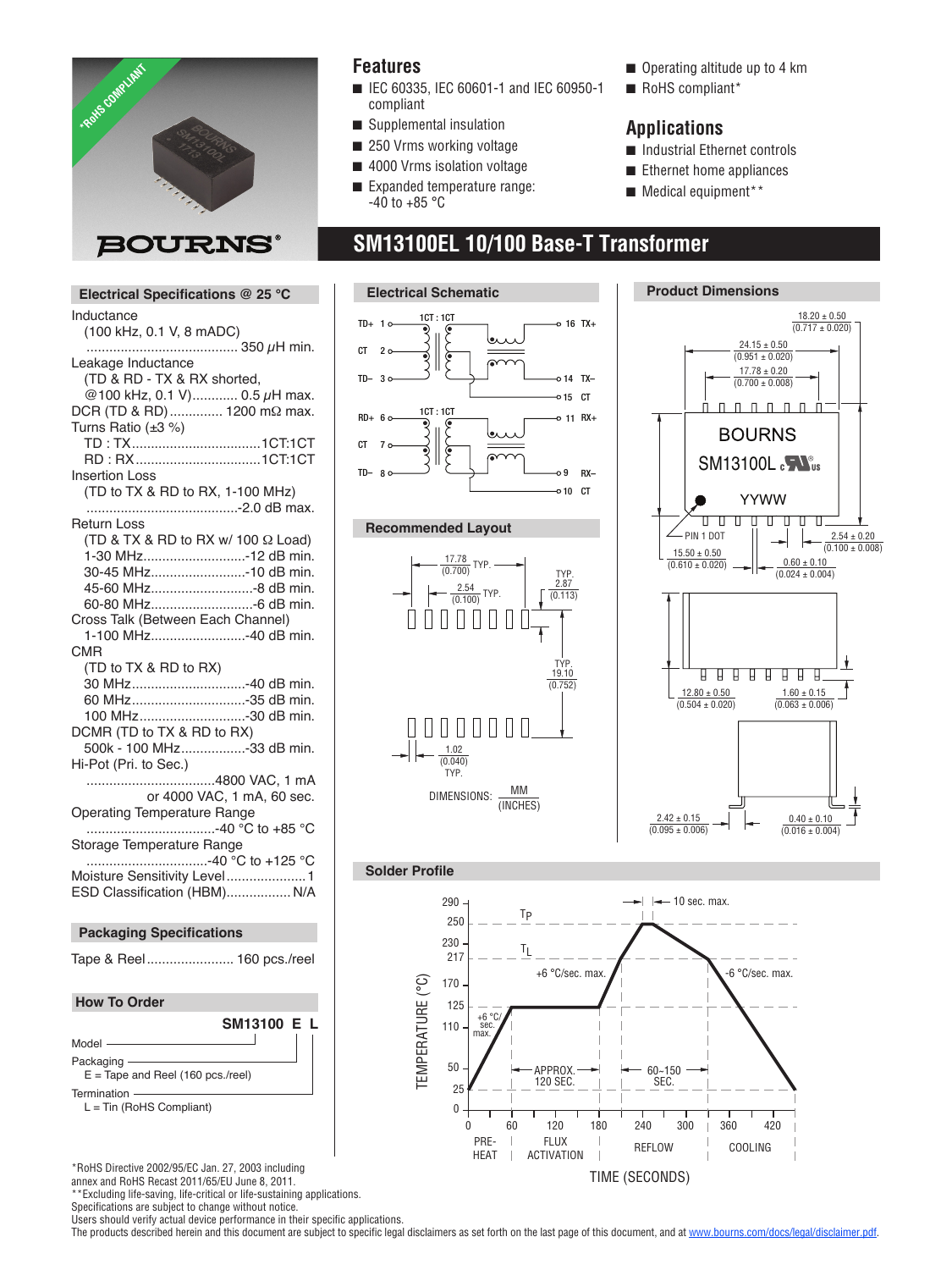# **SM13100EL 10/100 Base-T Transformer**

### **BOURNS®**

**Packaging Specifications**



## **BOURNS®**

**Asia-Pacific:** Tel: +886-2 2562-4117 • Email: asiacus@bourns.com **EMEA:** Tel: +36 88 520 390 • Email: eurocus@bourns.com **The Americas:** Tel: +1-951 781-5500 • Email: americus@bourns.com **www.bourns.com**

Specifications are subject to change without notice.

Users should verify actual device performance in their specific applications.

The products described herein and this document are subject to specific legal disclaimers as set forth on the last page of this document, and at www.bourns.com/docs/legal/disclaimer.pdf.